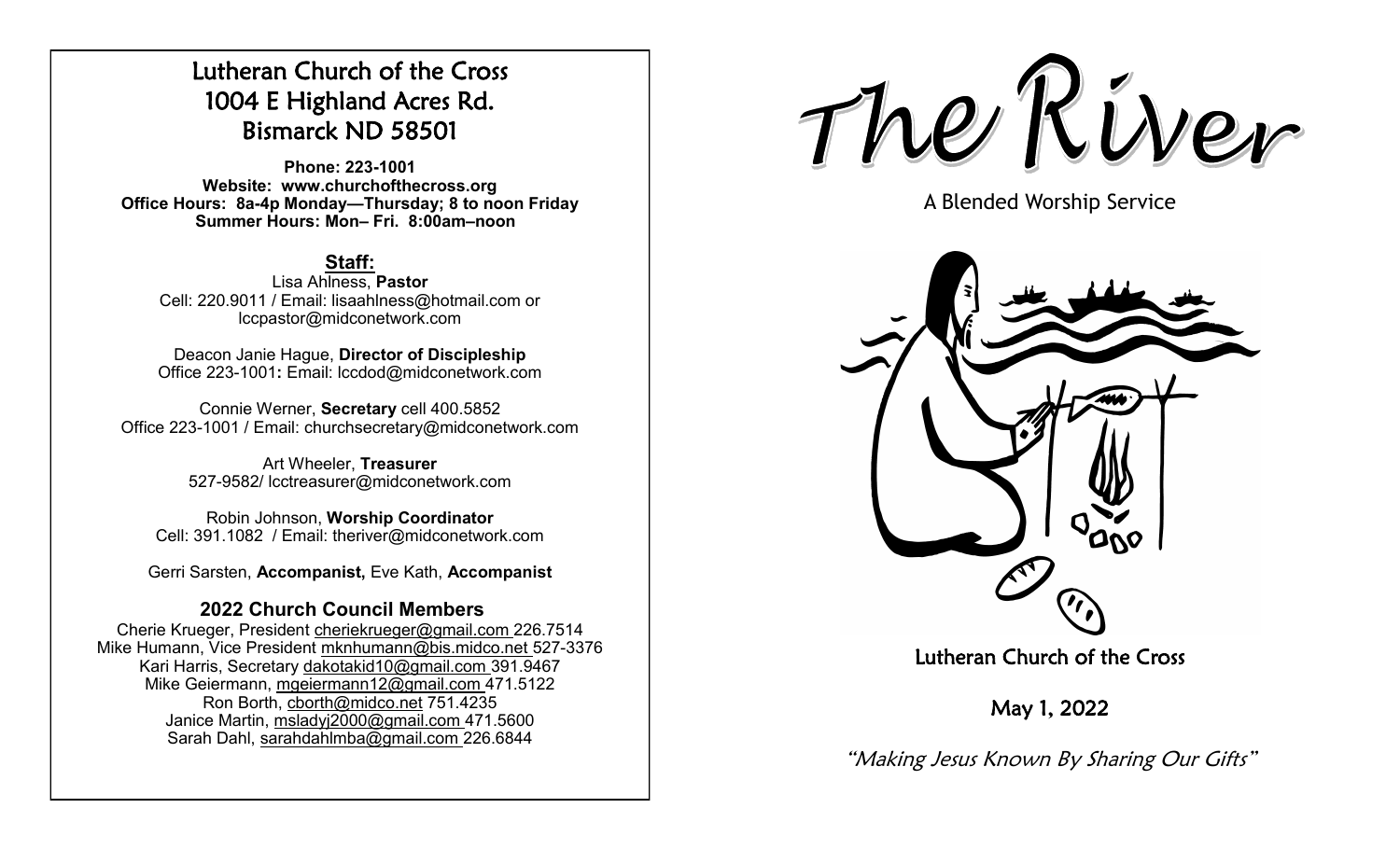### **LUTHERAN CHURCH OF THE CROSS** *"The River" Worship Service 3rd Sunday of Easter* **May 1, 2022**

### WE COME TOGETHER

*You are invited to sing with the Worship Team as we gather for worship. All songs and worship liturgy will be projected on the screens for your use.* 

### **PRELUDE MUSIC**

*"Just As I Am (I Come Broken)", "Friends in Christ", "Living Water"*

### **WORDS OF WELCOME AND ANNOUNCEMENTS**

**GREETINGS OF PEACE**

**PRAYER OF THE DAY**

**OUR CONFESSION, GOD'S FORGIVENESS**

**SONG OF BAPTISM:** *"We Are Baptized in Christ Jesus"*

**SERVICE OF BAPTISM**

**SPECIAL MUSIC:** *"You Are Loved"*

WE HEAR GOD'S WORD

**FIRST READING:** Acts 9:1-6 (7-20)

**RESPONSIVE READING:** Psalm 30

**SECOND READING:** Revelation 5:11-14

**GOSPEL ACCLAMATION:** *"Alleluia! (Give the Glory)" Please Stand*

**GOSPEL READING:** John 21:1-19

**SERMON** Pastor Lisa Ahlness

**Baptized** today are mother and daughter Michaela and Ruby Rohrich. We welcome you to Lutheran Church of the Cross and to God's family. Husband and dad is Andrew Rohrich.

# **Volunteers, Volunteers, Volunteers! Volunteers! Volunteers!**

For coffee, Wednesday meals, dishwashing, for reading, ushering, and communion assistants, for singing, being a musician, playing the piano, for raking, mowing, weeding, Etc. Etc. Etc. *You* are the life blood of this church. We need you. Like organizing? We have a project in mind. Find the sign up sheets or call the office to volunteer.

**Grounds clean up day and week!** LCC will be hosting a clean up day on Wednesday May 18th from 7-8pm. We will be getting the lawn and outside of the building ready for summer. Please bring gloves and a rake. We hope you can join us. Treats and fellowship will be provided after clean up! On Saturday, May 21, from 9 am til noon, we will host an indoor cleaning day. Bring gloves if you like and any cleaning tools you prefer (we do have cleaning supplies here, of course.) The coffee will be on and treats available! If these times don't fit your schedule, we have a master list of things to be done. It will be in the plastic mailbox outside Connie's office. Simply come, choose a task, and when completed, cross it off and sign the sheet. Check with the office for entry possibilities if you'd like to come outside of normal hours. Many hands make for great fellowship and light work! Thank you for your time and elbow grease to help LCC shine.

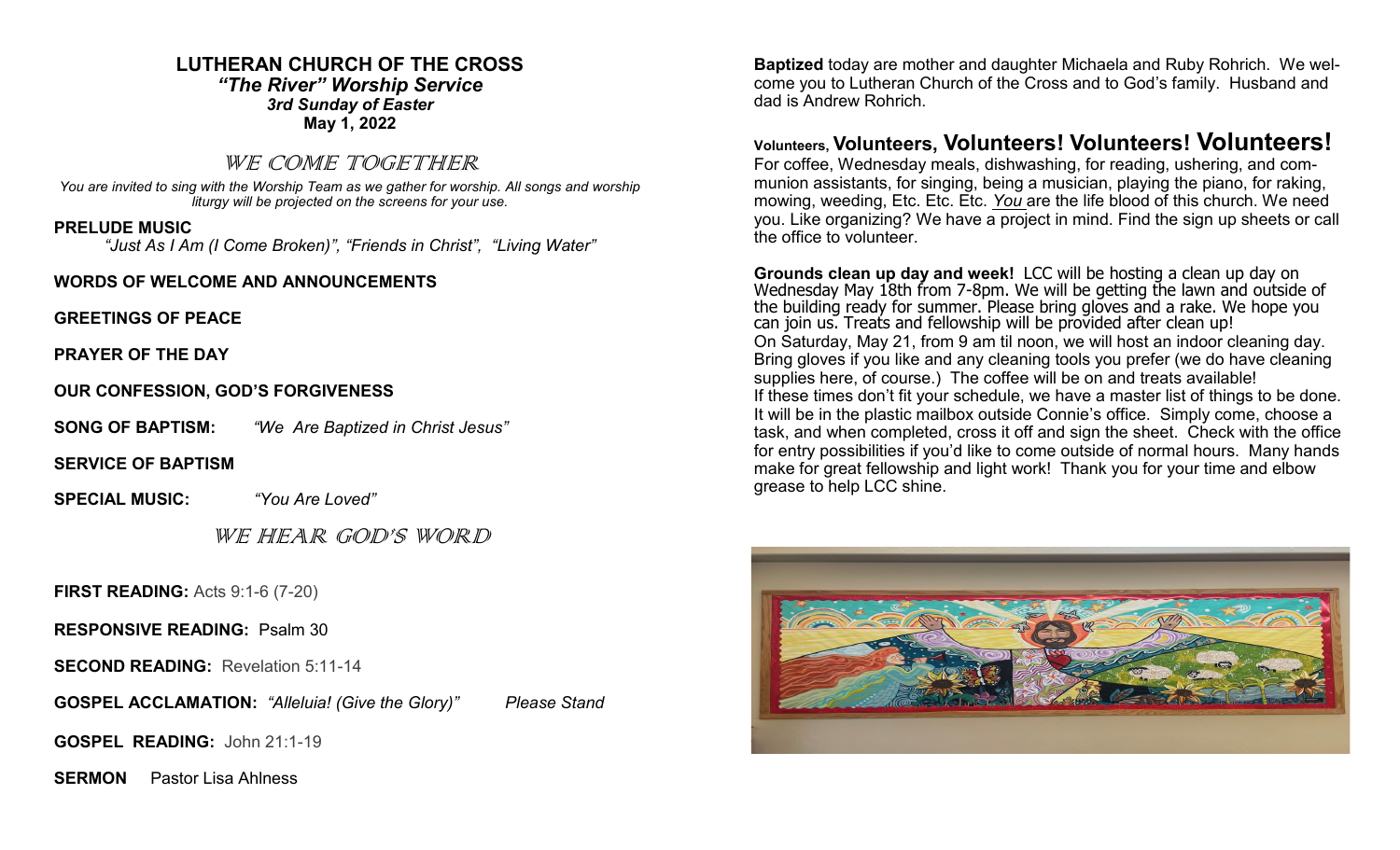### **ANNOUNCEMENTS**

**Welcome to Lutheran Church of the Cross, and to "The River" Blended Worship Service this morning!** If you are visiting with us today, please take a moment to sign the guestbook in the narthex.

**Lutheran Church of the Cross** has an opening for the Worship and Music Coordinator position. For more information contact the office.

**Book Club Choices:** Meets the 3rd Wednesday at 1:30 in the Library. May: THE DUTCH HOUSE by Ann Patchett June: THE BOOK OF LOST NAMES by Kristen Harmel July: THE MAID by Nita Prose Aug. BICYCLING WITH BUTTERFLIES by Sara Dykman

Please fill out **cards** with your memories of Robin's time here. We will collect them through Mother's Day. Please put the cards in Pastor Lisa's plastic bin outside her office. Thanks!

**M & M** containers (or simply marked donations) for CAR will be collected through May 1. Thank you for your generosity!

Our **"Love Your Neighbor"** campaign to help furnish and finish the chapel at the new Missouri Slope Lutheran Care Center continues until Mother's Day, May 8. Thank you for your strong support of the Pancake and Sausage breakfast. You can make an outright gift or pledge payable over time, up to 5 years. Thanks for you prayerful consideration of this project, which will have a great impact for years to come.

The Legacy Series Session #5, **"Pre Planning Your Funeral" is today** at 11:15am Join Alison Braun from Eastgate Funeral Service, who will not be selling anything, but will walk us through why it's a good idea and helpful to our survivors to write somethings down, as well as some possibly surprising legal and financial considerations. We will again meet in the multipurpose room.

Our friend, **Dr. Al Samuelson**, passed away this winter. His funeral will be held here at tomorrow, at 10 am followed by lunch and fellowship. You are invited to celebrate his life and service among us and to honor his memory as we commend him to God. Faith and Care Grp 3 will be serving the lunch.

| <b>SONG OF THE DAY:</b>                                                                                                             | "Pass it On"                       |  |
|-------------------------------------------------------------------------------------------------------------------------------------|------------------------------------|--|
| <b>PRAYERS OF THE CHURCH:</b>                                                                                                       | "When We Gather"                   |  |
| OFFERING/OFFERTORY:                                                                                                                 | "Join in the Dance"                |  |
| <b>OFFERTORY PRAYER</b>                                                                                                             | <b>Please Stand</b>                |  |
| WE SHARE THE MEAL                                                                                                                   |                                    |  |
| <b>PREPARATION FOR THE MEAL</b>                                                                                                     |                                    |  |
| <b>LORD'S PRAYER:</b>                                                                                                               | "Lord's Prayer" by Joel Gilbertson |  |
| <b>INVITATION TO OUR LORD'S SUPPER</b> All are welcome                                                                              |                                    |  |
| <b>COMMUNION SONG:</b>                                                                                                              | "Who You Say I Am"                 |  |
| <b>COMMUNION BLESSING/POST COMMUNION PRAYER</b> Please Stand                                                                        |                                    |  |
| <b>BENEDICTION:</b>                                                                                                                 | Spoken                             |  |
| <b>SENDING SONG:</b>                                                                                                                | "Shine a Little Light"             |  |
| <b>POSTLUDE SONG:</b>                                                                                                               | "Build Your Kingdom Here"          |  |
| <b>DISMISSAL</b><br>(All children are welcome to come to the front and<br>play instruments during the Worship Team's postlude song) |                                    |  |

### **TODAY'S READING REFLECTION**

The disciples make a big splash and eat breakfast with the risen Jesus. Wading in the water (remembering baptism) and eating with Jesus (celebrating holy communion) is our weekly encounter with the risen Christ. Jesus asks us again and again: Do you love me? And Jesus invites us, again and again, to follow him, bringing the Easter life to others.

"Making Jesus Known By Sharing Our Gifts"